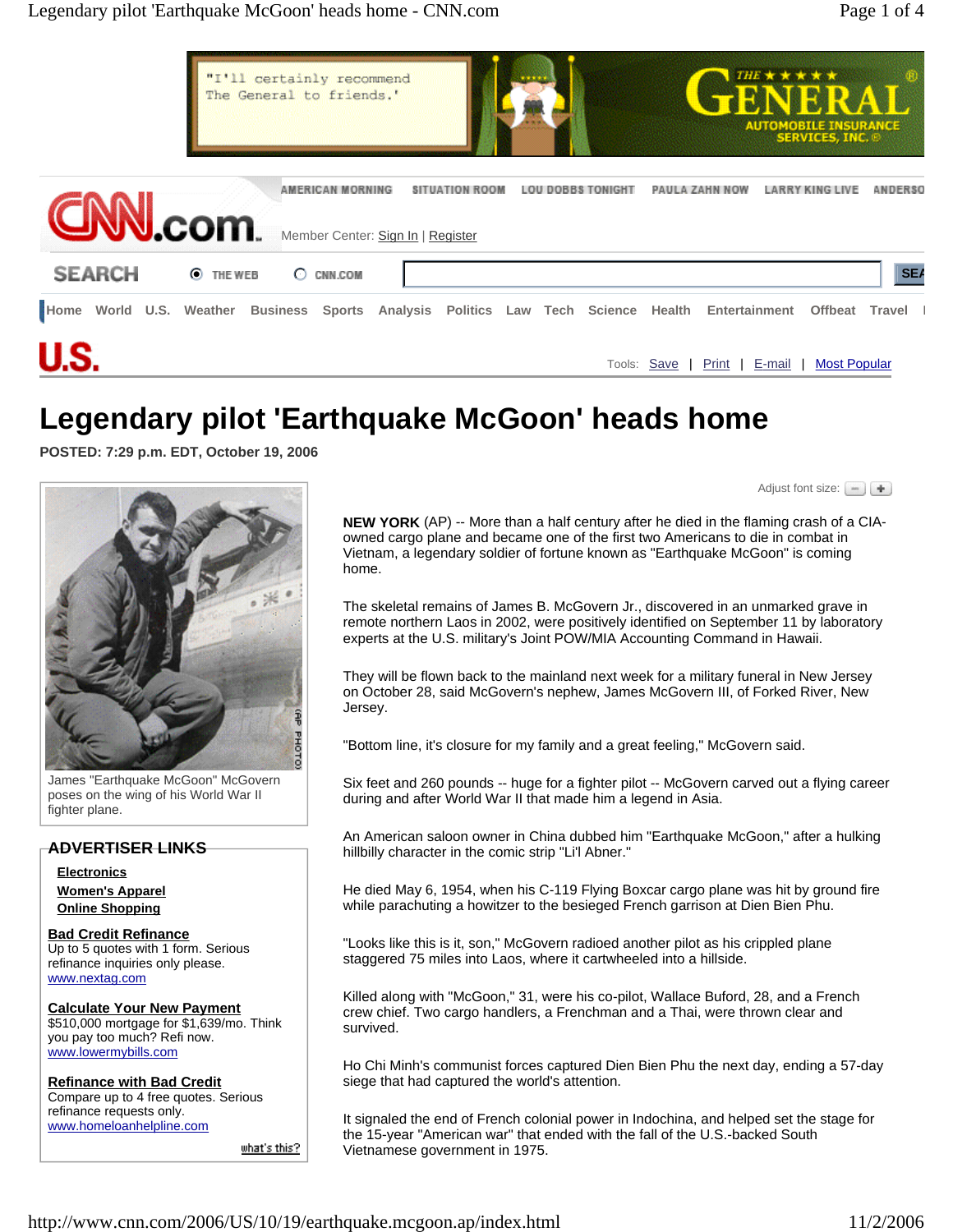## **CIA-owned 'lock, stock and barrel'**

Although civilians, the swashbuckling McGovern and Buford, an ex-World War II bomber pilot, were the first Americans to die in combat in the Asian country where war would later take nearly 60,000 American and more than a million Vietnamese lives.

It was no mystery in 1954 that the United States was supporting colonial France against Vietnam's communist-led rebellion, and "McGoon" was already famous for his exploits when he was killed.

The only secret was that his employer, a charter airline called Civil Air Transport, or CAT, "was owned by the CIA -- lock, stock and barrel," Felix Smith, a retired CAT pilot and McGovern friend, said in an interview in 2002. (It was not until the 1990s that the CIA-CAT connection was finally declassified.)

The CIA is arranging for James McGovern III to fly to Hickam Air Force Base near Honolulu and escort his uncle's remains home, he said.

The CIA did not immediately return a call for comment.

Dr. Thomas Holland, director of JPAC's Central Identification Laboratory, said McGovern was only the second person ever identified through "nuclear" DNA from a male relative - - a particularly difficult task with bones that are decades old. The first was another Southeast Asia casualty identified recently. Most cases rely on mitochondrial DNA, from female relatives.

## **Onetime 'Tiger Shark' pilot**

McGovern first went to China in 1944, as a fighter pilot in the 14th Air Force's "Tiger Shark" squadron, descended from the famous Flying Tigers, the Chinese air force unit of American volunteers formed to fight the Japanese in the months before the U.S. entered World War II.

According to Smith, McGovern was credited with shooting down four Japanese Zero fighters and destroying five on the ground.

At war's end in 1945, McGovern signed on with CAT, which was under contract to Chiang Kai-shek's Chinese Nationalist regime, then fighting a civil war against Mao Tsetung's communists.

Captured by communist troops after a forced landing, "McGoon" was freed six months later. Colleagues joked that his captors simply got tired of feeding him.

CAT moved to Taiwan after Chiang's 1949 defeat. In 1950 it was secretly acquired by the CIA, and continued to fly commercially as a cover for clandestine activities.

Three years later it was detailed by the Eisenhower administration to Indochina, flying supply missions for the French with its planes' insignia painted out.

Ultimately, CAT morphed into Air America, the "CIA airline" that operated in Laos and South Vietnam during America's Vietnam War.

### **Search was long in coming**

McGovern's exact fate was unknown until a French visitor learned of the crash during a 1959 visit to the Laotian village of Ban Sot.

That report was suppressed by the CIA, Smith said, but after a private historian found it in French files years later, a group of former CAT pilots led by Smith persuaded the CIA to back a search effort.

In 1997, an American MIA team investigating an unrelated case found a C-119 propeller at Ban Sot, and a JPAC photo analyst spotted possible graves in aerial photos. Excavation in 2002 uncovered remains that turned out to be McGovern's.